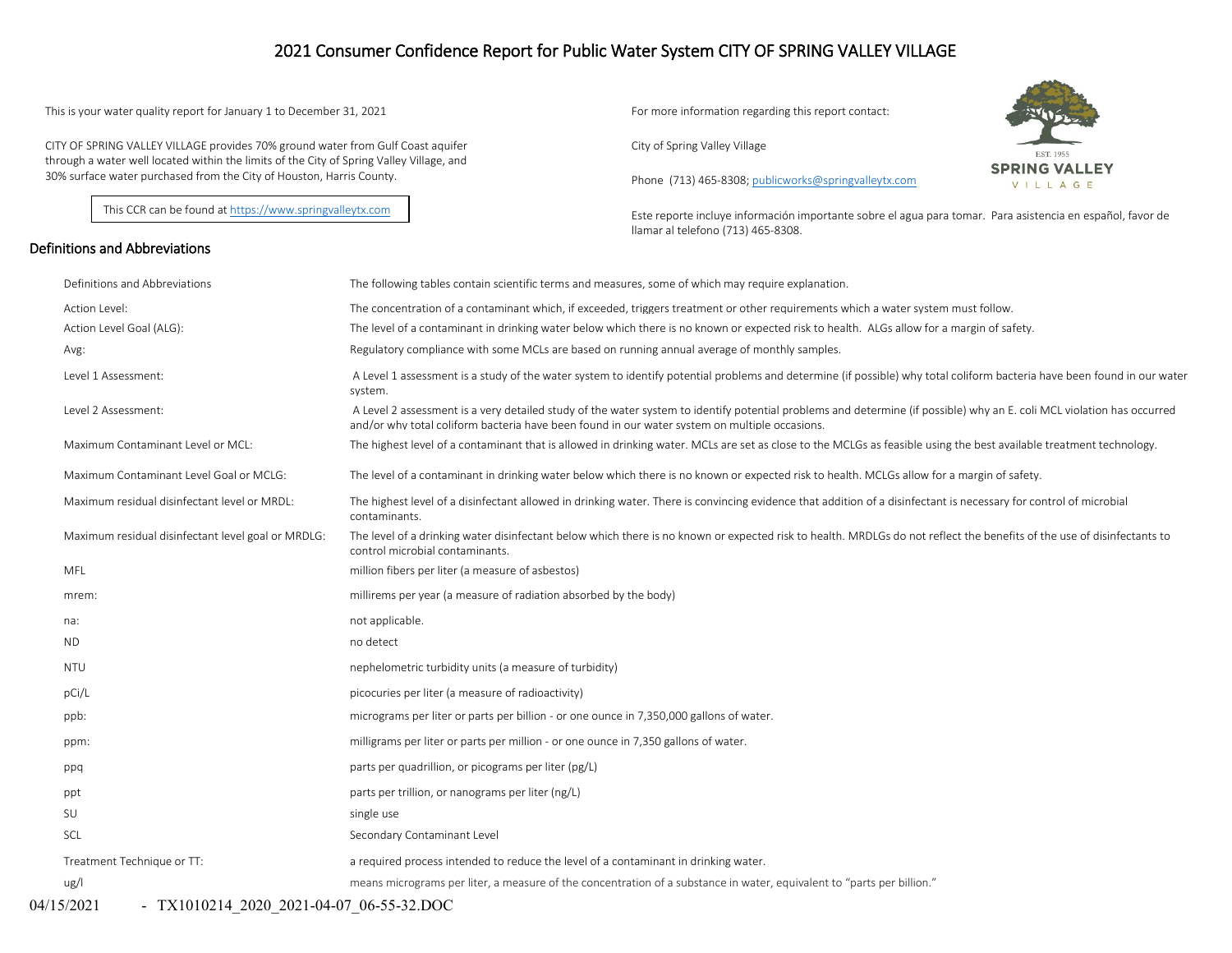## Information about your Drinking Water

The sources of drinking water (both tap water and bottled water) include rivers, lakes, streams, ponds, reservoirs, springs, and wells. As water travels over the surface of the land or through the ground, it dissolves naturally-occurring minerals and, in some cases, radioactive material, and can pick up substances resulting from the presence of animals or from human activity.

Drinking water, including bottled water, may reasonably be expected to contain at least small amounts of some contaminants. The presence of contaminants does not necessarily indicate that water poses a health risk. More information about contaminants and potential health effects can be obtained by calling the EPAs Safe Drinking Water Hotline at (800) 426-4791.

Contaminants that may be present in source water include:

- Microbial contaminants, such as viruses and bacteria, which may come from sewage treatment plants, septic systems, agricultural livestock operations, and wildlife.

- Inorganic contaminants, such as salts and metals, which can be naturally-occurring or result from urban storm water runoff, industrial or domestic wastewater discharges, oil and gas production, mining, or farming.

- Pesticides and herbicides, which may come from a variety of sources such as agriculture, urban storm water runoff, and residential uses.

- Organic chemical contaminants, including synthetic and volatile organic chemicals, which are by-products of industrial processes and petroleum production, and can also come from gas stations, urban storm water runoff, and septic systems.

- Radioactive contaminants, which can be naturally-occurring or be the result of oil and gas production and mining activities.

In order to ensure that tap water is safe to drink, EPA prescribes regulations which limit the amount of certain contaminants in water provided by public water systems. FDA regulations establish limits for contaminants in bottled water which must provide the same protection for public health.

Contaminants may be found in drinking water that may cause taste, color, or odor problems. These types of problems are not necessarily causes for health concerns. For more information on taste, odor, or color of drinking water, please contact the system's business office.

You may be more vulnerable than the general population to certain microbial contaminants, such as Cryptosporidium, in drinking water. Infants, some elderly, or immunocompromised persons such as those undergoing chemotherapy for cancer; persons who have undergone organ transplants; those who are undergoing treatment with steroids; and people with HIV/AIDS or other immune system disorders, can be particularly at risk from infections. You should seek advice about drinking water from your physician or health care providers. Additional guidelines on appropriate means to lessen the risk of infection by Cryptosporidium are available from the Safe Drinking Water Hotline (800-426-4791)

#### Information about Source Water

'TCEQ completed an assessment of your source water, and results indicate that some of our sources are susceptible to certain contaminants. The sampling requirements for your water system is based on this susceptibility and previous sample data. Any detections of these contaminants will be found in this Consumer Confidence Report. For more information on source water assessments and protection efforts at our system, contact the Public Works Director, (713) 465-8308, [publicworks@springvalleytx.com.](mailto:publicworks@springvalleytx.com)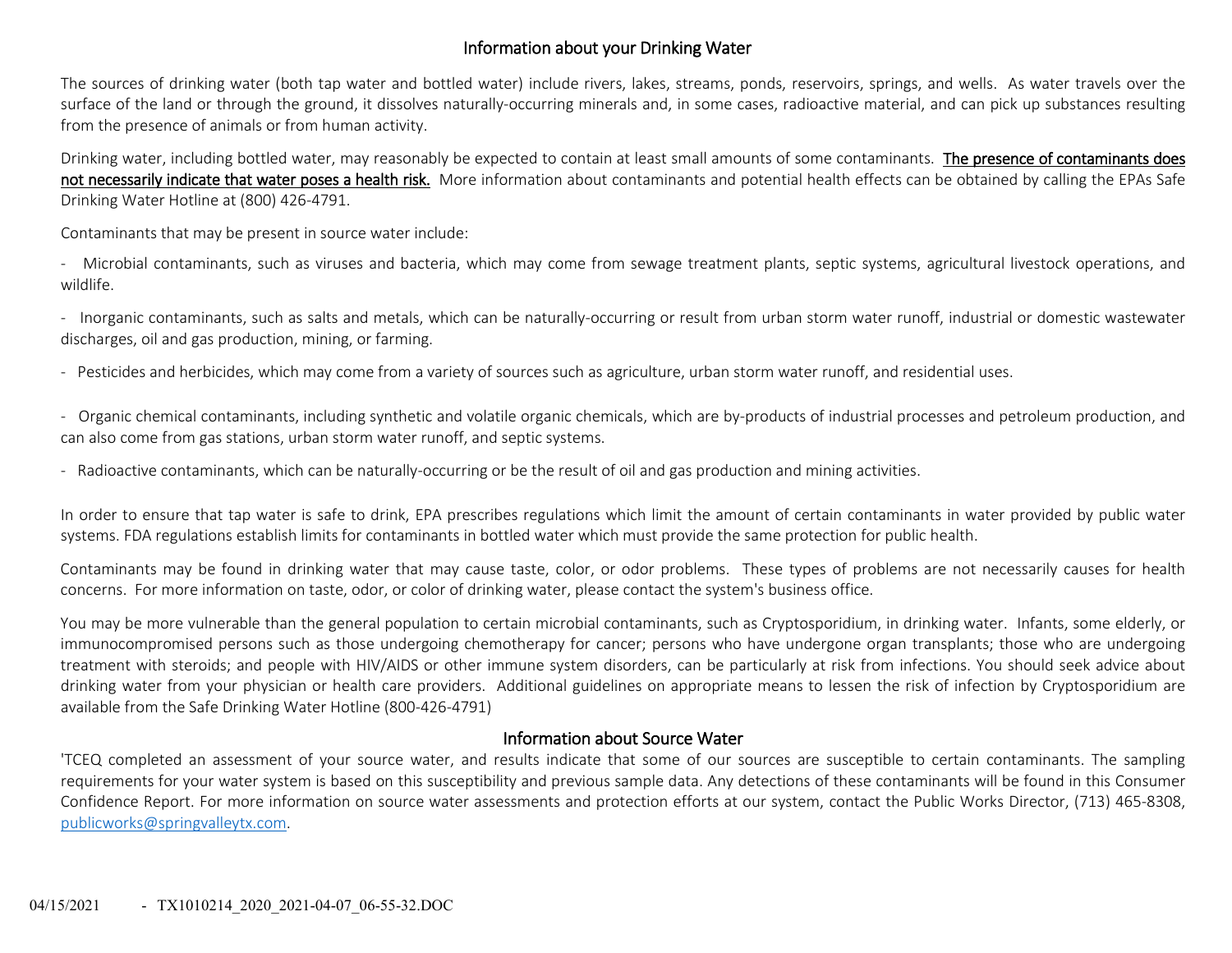# 2021 Water Quality Test Results

| <b>City of Spring Valley Village</b>                                                                                                                                                                                                                                                                                                                                                                                                                                                                                                                                                                                                                                                                                                                                                                                                                                                          |                        |                                  |                                       |                          |                 |                           |                  |                                                                                                                                  |  |  |  |
|-----------------------------------------------------------------------------------------------------------------------------------------------------------------------------------------------------------------------------------------------------------------------------------------------------------------------------------------------------------------------------------------------------------------------------------------------------------------------------------------------------------------------------------------------------------------------------------------------------------------------------------------------------------------------------------------------------------------------------------------------------------------------------------------------------------------------------------------------------------------------------------------------|------------------------|----------------------------------|---------------------------------------|--------------------------|-----------------|---------------------------|------------------|----------------------------------------------------------------------------------------------------------------------------------|--|--|--|
| <b>Lead and Copper</b>                                                                                                                                                                                                                                                                                                                                                                                                                                                                                                                                                                                                                                                                                                                                                                                                                                                                        | Date Sampled           | <b>MCLG</b>                      | Action Level (AL)                     | 90th Percentile          | # Sites Over AL | <b>Units</b>              |                  | Likely Source of Contamination                                                                                                   |  |  |  |
| Copper                                                                                                                                                                                                                                                                                                                                                                                                                                                                                                                                                                                                                                                                                                                                                                                                                                                                                        | 2021                   | 1.3                              | 1.3                                   | 0.16                     | $\mathbf 0$     | ppm                       | <b>No</b>        | Erosion of natural deposits; Leaching from wood<br>preservatives; Corrosion of household plumbing<br>systems.                    |  |  |  |
| Lead                                                                                                                                                                                                                                                                                                                                                                                                                                                                                                                                                                                                                                                                                                                                                                                                                                                                                          | 2021                   | $\mathsf{O}\xspace$              | 15                                    | 4.7                      | 0               | ppb                       | <b>No</b>        | Corrosion of household plumbing systems; Erosion of<br>natural deposits.                                                         |  |  |  |
| If present, elevated levels of lead can cause serious health problems, especially for pregnant women and young children. Lead in drinking water is primarily from materials and components associated with service lines and h<br>plumbing. We are responsible for providing high quality drinking water, but we cannot control the variety of materials used in plumbing components. When your water has been sitting for several hours, you can minimize the<br>potential for lead exposure by flushing your tap for 30 seconds to 2 minutes before using water for drinking or cooking. If you are concerned about lead in your water, you may wish to have your water tested. Information on<br>in drinking water, testing methods, and steps you can take to minimize exposure is available from the Safe Drinking Water Hotline (800) 426-4791 or at http://www.epa.gov/safewater/lead. |                        |                                  |                                       |                          |                 |                           |                  |                                                                                                                                  |  |  |  |
| <b>Disinfection By-Products</b>                                                                                                                                                                                                                                                                                                                                                                                                                                                                                                                                                                                                                                                                                                                                                                                                                                                               | <b>Collection Date</b> | <b>Highest Level</b><br>Detected | Range of Individual<br><b>Samples</b> | <b>MCLG</b>              | <b>MCL</b>      | <b>Units</b>              | <b>Violation</b> | Likely Source of Contamination                                                                                                   |  |  |  |
| Haloacetic Acids (HAA5)                                                                                                                                                                                                                                                                                                                                                                                                                                                                                                                                                                                                                                                                                                                                                                                                                                                                       | 2021                   | 11                               | $11 - 11$                             | No goal for the<br>total | 60              | ppb                       |                  | By-product of drinking water disinfection.                                                                                       |  |  |  |
| <b>Total Trihalomethanes (TTHM)</b>                                                                                                                                                                                                                                                                                                                                                                                                                                                                                                                                                                                                                                                                                                                                                                                                                                                           | 2021                   | 13                               | $12.5 - 12.5$                         | No goal for the<br>total | 80              | ppb                       |                  | By-product of drinking water disinfection.                                                                                       |  |  |  |
| <b>Inorganic Contaminants</b>                                                                                                                                                                                                                                                                                                                                                                                                                                                                                                                                                                                                                                                                                                                                                                                                                                                                 | <b>Collection Date</b> | <b>Highest Level</b><br>Detected | Range of Individual<br><b>Samples</b> | <b>MCLG</b>              | <b>MCL</b>      | Units<br><b>Violation</b> |                  | Likely Source of Contamination                                                                                                   |  |  |  |
| Arsenic                                                                                                                                                                                                                                                                                                                                                                                                                                                                                                                                                                                                                                                                                                                                                                                                                                                                                       | 02/11/2019             | $\overline{2}$                   | $2 - 2$                               | $\mathsf{O}\xspace$      | 10              | ppb                       | <b>No</b>        | Erosion of natural deposits; Runoff from orchards;<br>Runoff from glass and electronics production wastes                        |  |  |  |
| Barium                                                                                                                                                                                                                                                                                                                                                                                                                                                                                                                                                                                                                                                                                                                                                                                                                                                                                        | 02/11/2019             | 0.147                            | $0.147 - 0.147$                       | $\overline{2}$           | 2               | ppm                       | <b>No</b>        | Discharge of drilling wastes; Discharge from metal<br>refineries: Erosion of natural deposits.                                   |  |  |  |
| Fluoride                                                                                                                                                                                                                                                                                                                                                                                                                                                                                                                                                                                                                                                                                                                                                                                                                                                                                      | 06/30/2020             | 0.51                             | $0.51 - 0.51$                         | $\overline{4}$           | 4.0             | ppm                       | <b>No</b>        | Erosion of natural deposits; Water additive which<br>promotes strong teeth; Discharge from fertilizer and<br>aluminum factories. |  |  |  |
| Nitrate [measured as Nitrogen]                                                                                                                                                                                                                                                                                                                                                                                                                                                                                                                                                                                                                                                                                                                                                                                                                                                                | 2021                   | 0.29                             | $0.29 - 0.29$                         | 10                       | 10              | ppm                       | <b>No</b>        | Runoff from fertilizer use; Leaching from septic tanks,<br>sewage; Erosion of natural deposits.                                  |  |  |  |
| Selenium                                                                                                                                                                                                                                                                                                                                                                                                                                                                                                                                                                                                                                                                                                                                                                                                                                                                                      | 02/11/2019             | 14.1                             | $14.1 - 14.1$                         | 50                       | 50              | ppb                       | <b>No</b>        | Discharge from petroleum and metal refineries;<br>Erosion of natural deposits; Discharge from mines.                             |  |  |  |
| <b>Radioactive Contaminants</b>                                                                                                                                                                                                                                                                                                                                                                                                                                                                                                                                                                                                                                                                                                                                                                                                                                                               | <b>Collection Date</b> | <b>Highest Level</b><br>Detected | Range of Individual<br><b>Samples</b> | <b>MCLG</b>              | <b>MCL</b>      | <b>Units</b>              | <b>Violation</b> | Likely Source of Contamination                                                                                                   |  |  |  |
| Uranium                                                                                                                                                                                                                                                                                                                                                                                                                                                                                                                                                                                                                                                                                                                                                                                                                                                                                       | 2021                   | 1.4                              | $1.4 - 1.4$                           | $\mathbf 0$              | 30              | ug/l                      | <b>No</b>        | Erosion of natural deposits.                                                                                                     |  |  |  |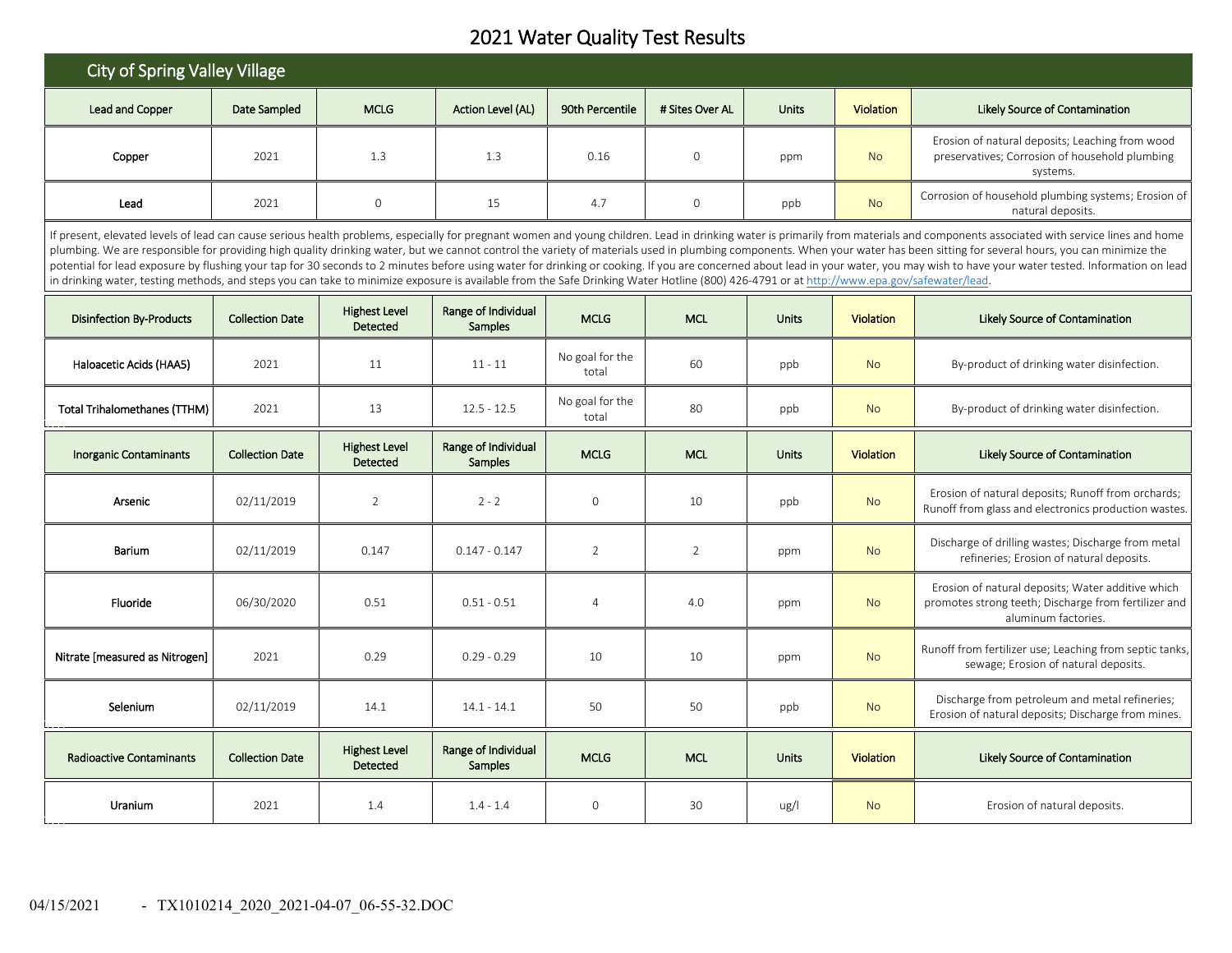| Disinfectant Residual | Year | Average Level | Range of Levels<br>Detected | <b>MRDL</b> | <b>MRDLG</b> | Unit of Measure | Violation | Source in Drinking Water                 |
|-----------------------|------|---------------|-----------------------------|-------------|--------------|-----------------|-----------|------------------------------------------|
| Chloramines           | 2021 | 1.935         | $0.5 - 4.0$                 |             |              | ppm             | <b>No</b> | Water additive used to control microbes. |

| Data Supplied by the City of Houston |      |               | Customers of Houston Water Main System receive their drinking water from three water purification plants and 40 ground water plants. 16 additional groundwater plants<br>provide for the remaining 5 Houston Water Systems. The City of Houston treats the water according to federal and state standards to remove harmful contaminants. |              |              |            |                  |                                |
|--------------------------------------|------|---------------|-------------------------------------------------------------------------------------------------------------------------------------------------------------------------------------------------------------------------------------------------------------------------------------------------------------------------------------------|--------------|--------------|------------|------------------|--------------------------------|
| Turbidity                            | Year | Average Level | <b>MCLG</b><br>Range Min - Max                                                                                                                                                                                                                                                                                                            |              | MCL          | Units      | <b>Violation</b> | Likely Source of Contamination |
| Turbidity                            | 2021 | 0.12          | $0.07 - 0.48$                                                                                                                                                                                                                                                                                                                             | Not provided | Not provided | <b>NTU</b> | N <sub>o</sub>   | Soil runoff                    |

Turbidity has no health effects. However, turbidity can interfere with disinfection and provide a medium for microbial growth. Turbidity may indicate the presence of disease-causing organisms. These organisms include bacte viruses and parasites that can cause symptoms such as nausea, cramps, diarrhea and associated headaches.

| Lead and Copper                                                                                                                                  | Date Sampled           | <b>MCLG</b>                      | <b>Action Level</b>            | 90 <sup>th</sup> Percentile | # Sites Over AL | <b>Units</b> | <b>Violation</b> | Likely Source of Contamination                                                                                |
|--------------------------------------------------------------------------------------------------------------------------------------------------|------------------------|----------------------------------|--------------------------------|-----------------------------|-----------------|--------------|------------------|---------------------------------------------------------------------------------------------------------------|
| Copper                                                                                                                                           | 08/22/2019             | 1.3                              | 1.3                            | 0.116                       | $\mathbf{0}$    | ppm          | <b>No</b>        | Erosion of natural deposits; Leaching from wood<br>preservatives; Corrosion of household plumbing<br>systems. |
| Lead                                                                                                                                             | 08/22/2019             | $\mathbf 0$                      | 15                             | 3.54<br>$\mathbf 0$         |                 | ppm          | <b>No</b>        | Corrosion of household plumbing systems; Erosion of<br>natural deposits.                                      |
|                                                                                                                                                  |                        |                                  |                                |                             |                 |              |                  |                                                                                                               |
| <b>Disinfection By-Products</b>                                                                                                                  | <b>Collection Date</b> | <b>Highest Level</b><br>Detected | Range of Individual<br>Samples | <b>MCLG</b>                 | <b>MCL</b>      |              | <b>Violation</b> | Likely Source of Contamination                                                                                |
| Haloacetic Acids (HAA%)                                                                                                                          | 2020                   | $\overline{2}$                   | $0 - 1.6$                      | No goal for the<br>total    | 60              | ppb          | <b>No</b>        | By-product of drinking water disinfection.                                                                    |
| *The value in the Highest Level or Average Detected column is the highest average of all HAA% sample results collected at a location over a year |                        |                                  |                                |                             |                 |              |                  |                                                                                                               |
| <b>Total Trihalomethanes (TTHM)</b>                                                                                                              | 2020                   | 9                                | $1 - 9.3$                      | No goal for the<br>total    | 80              | ppb          | <b>No</b>        | By-product of drinking water disinfection.                                                                    |
|                                                                                                                                                  |                        |                                  |                                |                             |                 |              |                  |                                                                                                               |
| <b>Radioactive Contaminants</b>                                                                                                                  | <b>Collection Date</b> | <b>Highest Level</b><br>Detected | Range of Individual<br>Samples | <b>MCLG</b>                 | MCL             | <b>Units</b> | Violation        | Likely Source of Contamination                                                                                |
| Radium-226                                                                                                                                       | 2017                   | 1 <sub>61</sub>                  | $0 - 16$                       | $\cap$                      |                 | nC1/l        | $N_{\Omega}$     | Erosion of natural denosits                                                                                   |

| Radium-226  | 2017 | T.pT    | $0 - 1$<br>. L. C |  | pCi/ | <b>No</b>      | Erosion of natural deposits.           |
|-------------|------|---------|-------------------|--|------|----------------|----------------------------------------|
| Uranium     | 2017 | < 0.001 | $< 0.001 - 0.001$ |  | ppm  | <b>No</b>      | Erosion of natural deposits.           |
| Gross Alpha | 2017 |         | $0 - 4$           |  | pCi, | <b>No</b>      | Erosion of natural deposits.           |
| Gross Beta  | 2017 |         | $0 - 4.4$         |  | pCi, | N <sub>o</sub> | Decay of natural and manmade deposits. |

| <b>Inorganic Contaminants</b><br>(Treatment Plant) | <b>Collection Date</b> | <b>Highest Level</b><br>Detected | Range of Individual<br>Samples | <b>MCLG</b> | <b>MCL</b> | <b>Units</b> | <b>Violation</b> | Likely Source of Contamination                                                                             |
|----------------------------------------------------|------------------------|----------------------------------|--------------------------------|-------------|------------|--------------|------------------|------------------------------------------------------------------------------------------------------------|
| Arsenic                                            | 2021                   | 0.0034                           | $ND - 0.0034$                  |             | 0.01       | ppm          | <b>No</b>        | Erosion of natural deposits; Runoff from orchards;<br>Runoff from glass and electronics production wastes. |
| Barium                                             | 2021                   | 0.247                            | $0.0554 - 0.247$               |             |            | ppm          | <b>No</b>        | Discharge of drilling wastes; Discharge from metal<br>refineries; Erosion of natural deposits.             |
| Cvanide                                            | 2021                   | 0.16                             | $0.09 - 0.16$                  | 0.2         | 0.2        | ppm          | <b>No</b>        | Discharge from plastic and fertilizer factories;<br>Discharge from steel/metal factories.                  |